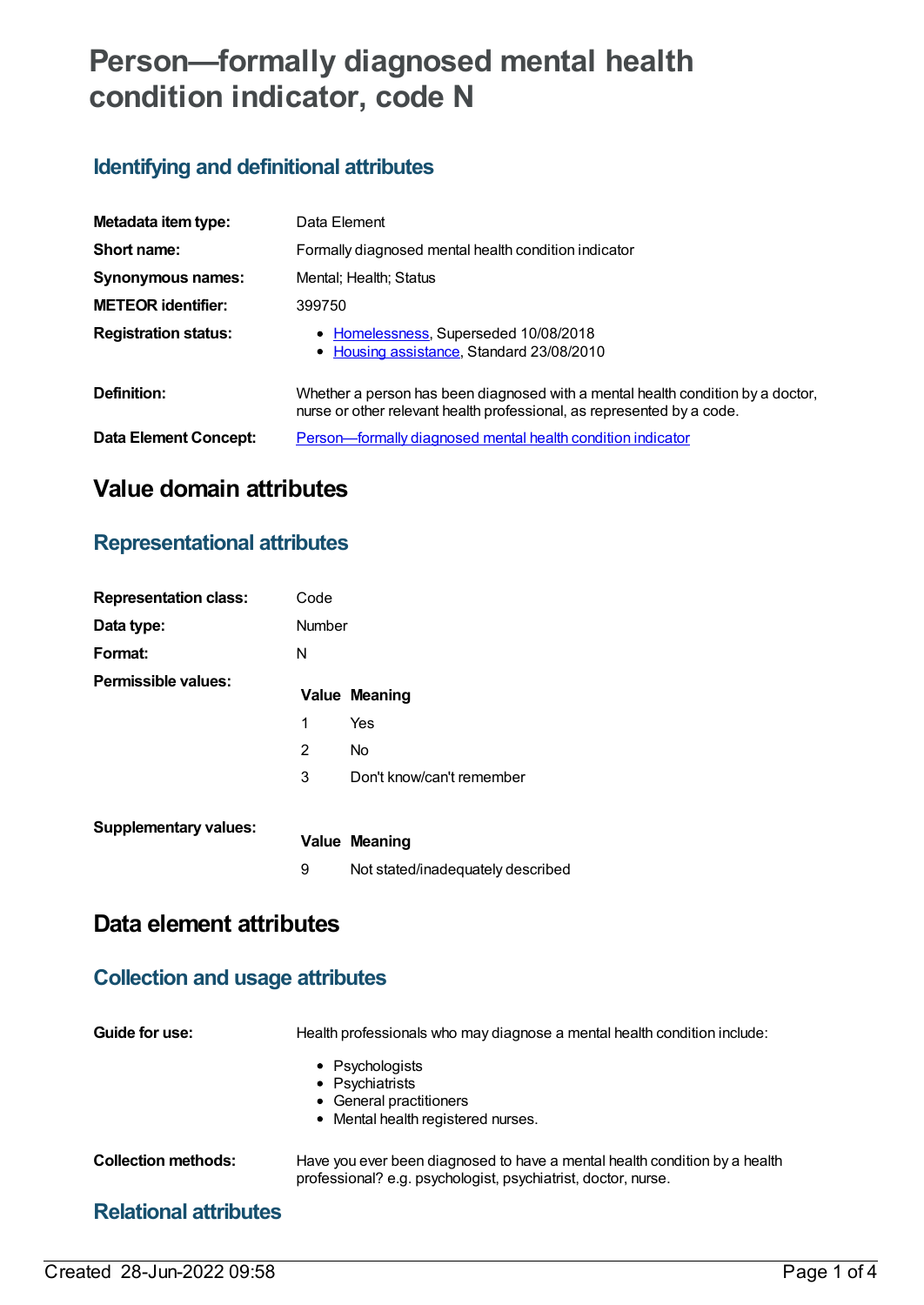Has been superseded by **[Person—formally](https://meteor.aihw.gov.au/content/690509) diagnosed mental health condition** indicator, yes/no/don't know/can't remember code N

• [Homelessness](https://meteor.aihw.gov.au/RegistrationAuthority/14), Standard 10/08/2018

See also [Person—mental](https://meteor.aihw.gov.au/content/400463) health services received timeframe, code N

- [Homelessness](https://meteor.aihw.gov.au/RegistrationAuthority/14), Standard 23/08/2010
- Housing [assistance](https://meteor.aihw.gov.au/RegistrationAuthority/11), Standard 23/08/2010

See also [Person—source](https://meteor.aihw.gov.au/content/508415) of information on a mental health condition indicator, code N

- [Community](https://meteor.aihw.gov.au/RegistrationAuthority/1) Services (retired), Standard 19/09/2013
- [Homelessness](https://meteor.aihw.gov.au/RegistrationAuthority/14), Superseded 10/08/2018
- Housing [assistance](https://meteor.aihw.gov.au/RegistrationAuthority/11), Standard 01/05/2013

See also Person-source of information on a mental health condition, code N

- [Homelessness](https://meteor.aihw.gov.au/RegistrationAuthority/14), Superseded 10/08/2018
- Housing [assistance](https://meteor.aihw.gov.au/RegistrationAuthority/11), Standard 23/08/2010

## **Implementation in Data Set**

**Specifications:** Specialist [Homelessness](https://meteor.aihw.gov.au/content/398238) Services NMDS 201[1Homelessness](https://meteor.aihw.gov.au/RegistrationAuthority/14), Superseded 01/05/2013 Housing [assistance](https://meteor.aihw.gov.au/RegistrationAuthority/11), Superseded 01/05/2013

*Implementation start date:* 01/07/2011

*DSS specific information:*

Evidence suggests that the longer persons with mental health problems are supported by specialist homelessness services, the more likely they are to move into public, or community housing or rental housing rather than return to rough sleeping. Access to a range of longer-term supports and community-based services will increase the early intervention and recovery support options for people who are homeless with a mental illness and substance abuse disorders.

Specialist [Homelessness](https://meteor.aihw.gov.au/content/508954) Services NMDS 2012-1[3Homelessness](https://meteor.aihw.gov.au/RegistrationAuthority/14), Superseded 01/05/2013 Housing [assistance](https://meteor.aihw.gov.au/RegistrationAuthority/11), Superseded 01/05/2013

*Implementation start date:* 01/07/2012

*Implementation end date:* 30/06/2013

*DSS specific information:*

Evidence suggests that the longer persons with mental health problems are supported by specialist homelessness services, the more likely they are to move into public, or community housing or rental housing rather than return to rough sleeping. Access to a range of longer-term supports and community-based services will increase the early intervention and recovery support options for people who are homeless with a mental illness and substance abuse disorders.

Specialist [Homelessness](https://meteor.aihw.gov.au/content/505626) Services NMDS 2013-1[4Homelessness](https://meteor.aihw.gov.au/RegistrationAuthority/14), Superseded 26/08/2014 Housing [assistance](https://meteor.aihw.gov.au/RegistrationAuthority/11), Superseded 26/08/2014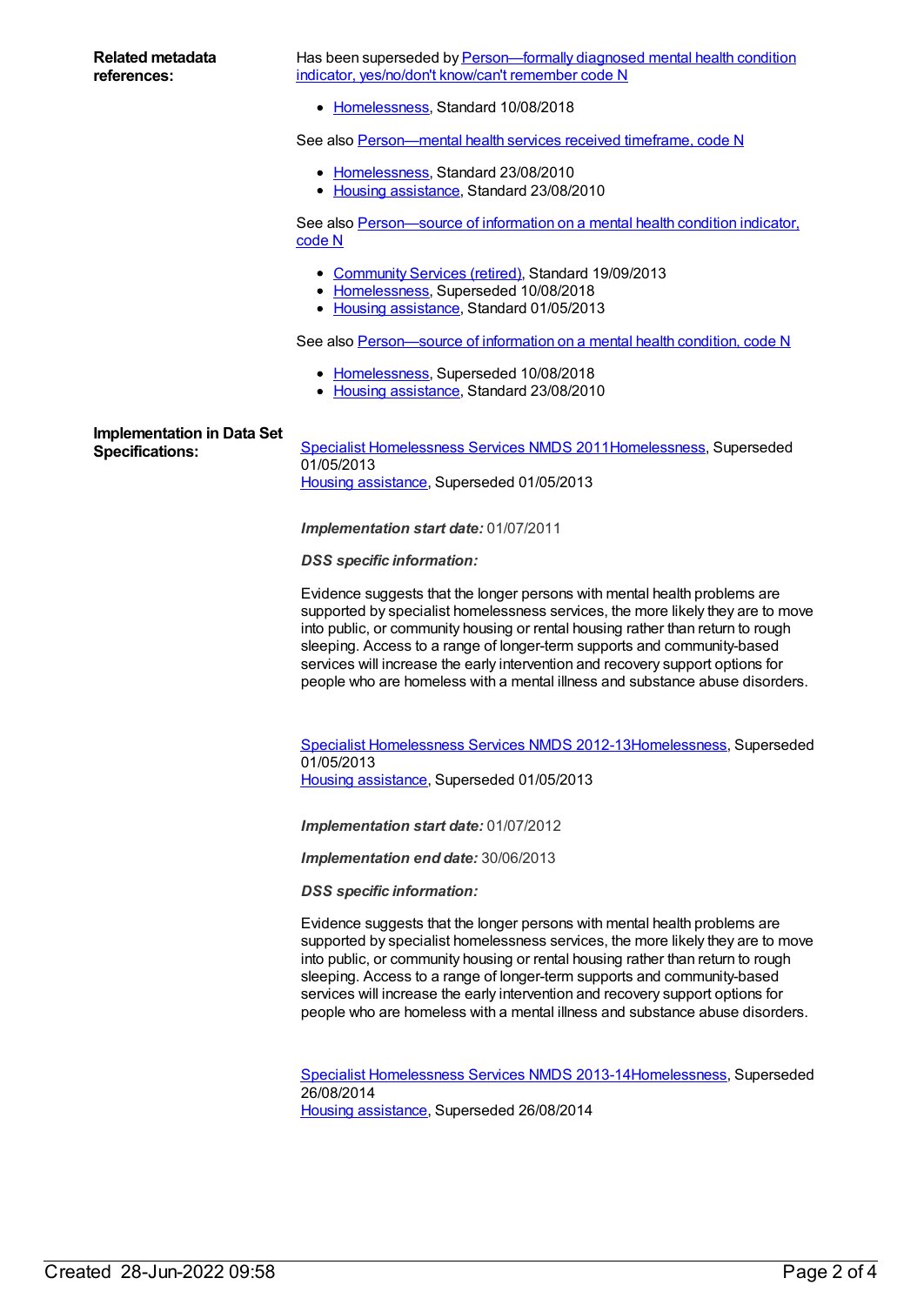#### *Implementation start date:* 01/07/2013

#### *Implementation end date:* 30/06/2014

#### *Conditional obligation:*

In the Specialist Homelessness Services NMDS, this data element is conditional on the client providing consent to release their personal data to the AIHW. The data element Client—consent obtained indicator, yes/no code N, must receive a response of Yes (CODE 1).

#### *DSS specific information:*

In the Specialist Homelessness Services NMDS, this data element is collected at the date of presentation.

Evidence suggests that the longer persons with mental health problems are supported by specialist homelessness services, the more likely they are to move into public, or community housing or rental housing rather than return to rough sleeping. Access to a range of longer-term supports and community-based services will increase the early intervention and recovery support options for people who are homeless with a mental illness and substance abuse disorders.

Specialist [Homelessness](https://meteor.aihw.gov.au/content/581255) Services NMDS 2014-1[5Homelessness](https://meteor.aihw.gov.au/RegistrationAuthority/14), Superseded 24/11/2016 Housing [assistance](https://meteor.aihw.gov.au/RegistrationAuthority/11), Superseded 24/11/2016